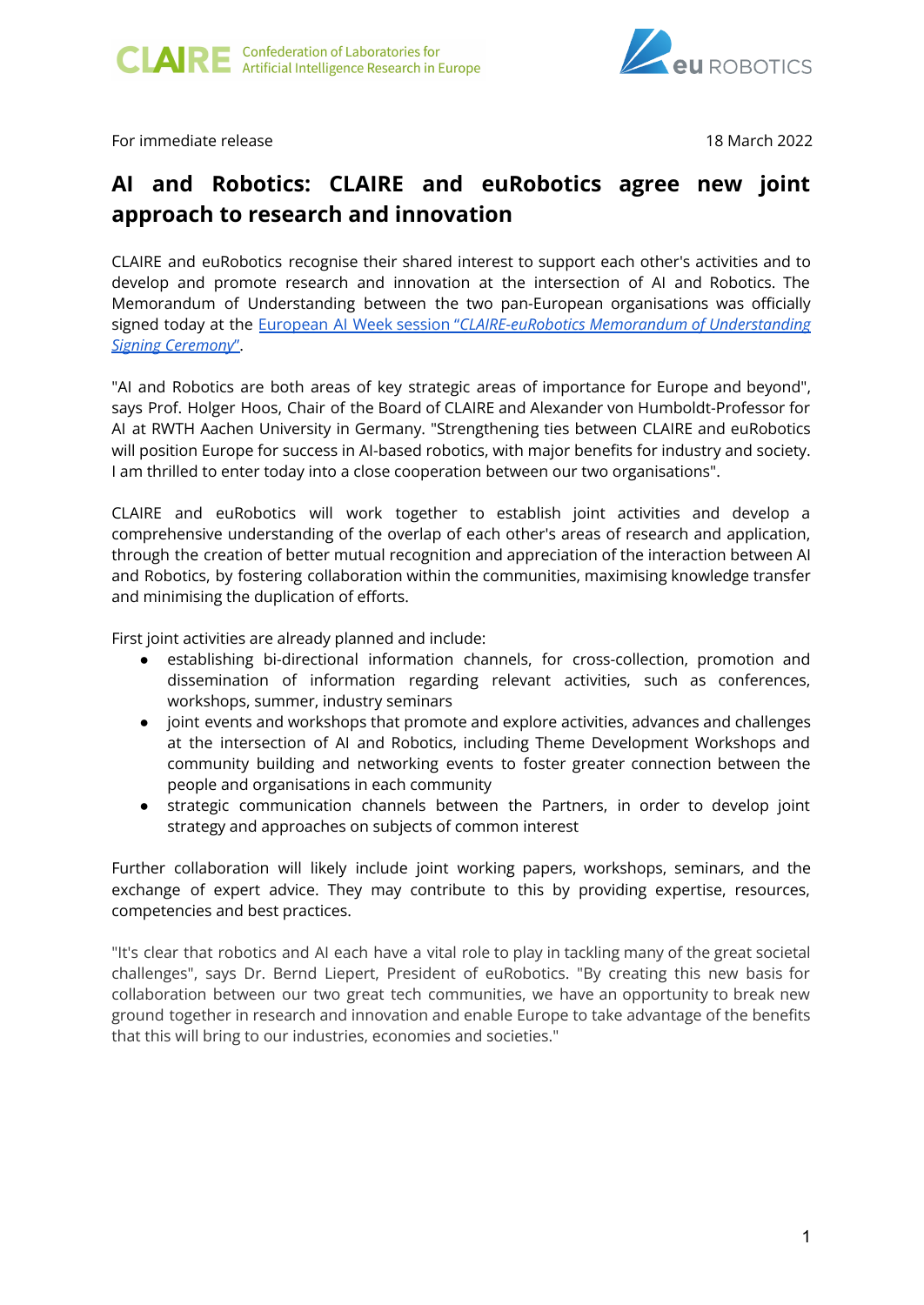



## **About CLAIRE**

CLAIRE (Confederation of Laboratories for Artificial Intelligence Research in Europe, *claire-ai.org*) is an organisation created by the European AI community that seeks to strengthen European excellence in AI research and innovation, with a strong focus on human-centred AI. CLAIRE aims to establish a world-wide brand recognition for "AI made in Europe" (at the level of CERN), and to position Europe in control of its own future.

CLAIRE was launched in June 2018 and now has the support of more than 3,900 people, most of them scientists, technologists, and researchers in Artificial Intelligence. The supporters represent the vast majority of Europe's AI community, spanning academia and industry, research and innovation. Among the supporters are more than 140 fellows from various key scientific associations. CLAIRE has opened administrative offices in The Hague, Saarbrücken, Prague, Rome, Brussels, Oslo, Paris and Zürich. Furthermore, nine advisory groups with 48 members from 18 countries have been established, covering all areas of AI, along with the topics of ethical, legal and social implications of AI.

CLAIRE's membership network consists of over 430 research groups and research institutions, covering jointly more than 24,000 employees in 37 countries. In addition, CLAIRE is in the process of setting up an industry network, in order to foster close links between non-profit research and impactful industrial applications.

The CLAIRE vision for excellence in European AI has received official letters of support from the governments of nine European countries, from over 30 scientific associations across all of Europe, from the European Association for Artificial Intelligence (EurAI, which is the key European association for AI researchers), from the Association for the Advancement of Artificial Intelligence (AAAI, the key international association for AI), and from the European Space Agency (ESA).

CLAIRE is also actively liaising, on an ongoing basis, with other important organisations, including ELLIS, the HumanE AI consortium, the Big Data Value Association, euRobotics and AI4EU, and cooperates closely with ESA.

## **About euRobotics**

euRobotics is an international non-profit association for all stakeholders in European robotics. It was established in September 2012 and continues to serve its founding purpose: to strengthen Europe's competitiveness and to ensure industrial leadership of manufacturers, providers and end-users of robotics technology-based systems and services.

It forms the largest network of roboticists and business in Europe with about 250 institutional members, covering small and large companies, associations and institutions, universities, laboratories and RTOs. The objectives of euRobotics are to boost European robotics research, development and innovation, to foster a positive perception of robotics, to support the widest and most effective uptake of robotics technologies and services for professional and private use, and to ensure the excellence of the robotics science base in Europe is maintained.

euRobotics coordinates some 30 Topic Groups. These "grass roots" groups cover a wide range of robotics-related themes including: perception, mechatronics, AI and Cognition, but also standardisation, ethical and legal issues, and more. euRobotics also organises major European robotics events including the European Robotic Forum (ERF) and the European Robotics Week (ERF) as well as workshops and Topic Group events, all of which attract interest and participation